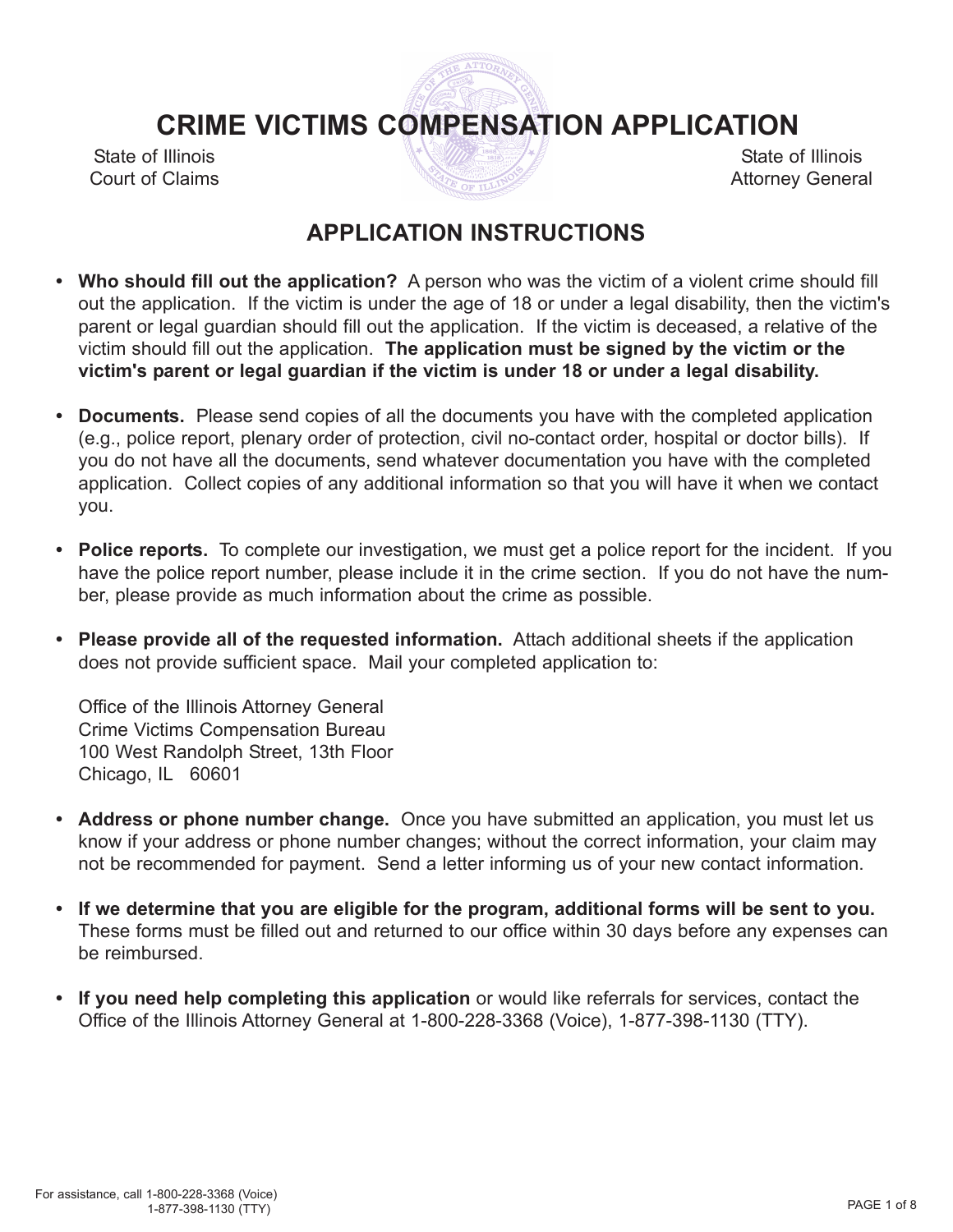## **Section I. Victim and Claimant Information**

- If you were the victim of a violent crime and you are over the age of 18, please fill in the victim information only. You will also be the claimant so it is not necessary for you to repeat your contact information in Part B. The claimant is someone who is applying for compensation due to a violent crime.
- If you are applying on behalf of a victim (i.e., you are the parent of a minor child or the relative of a deceased victim) please put the victim's information in Part A and your contact information in Part B. The person who fills out Part B should also be the person signing the application.
- Your correct information is necessary for our office to contact you with further questions and to send documents. If it is not correct, you may not be able to receive payment.
- A Social Security number is requested but it is not necessary.
- An advocate works with crime victims and provides assistance and referrals. You do not need an advocate to apply for compensation. However, if you are working with an advocate and you would like us to try and obtain information about your case from your advocate, please list the information in Section C.
- If there is another individual who you would like us to discuss your claim with, please provide that person's name in Section C. If the analysts working on your claim are unable to reach you, your claim may not be recommended for payment. It is helpful, but not necessary, to have another means of getting information about the claim to avoid becoming ineligible for the program.
- If you are the spouse or parent of a victim applying for your own expenses, please complete a separate application for yourself.

## **Section II. Crime and Court Information**

- This section collects information about the crime and any court proceedings that have taken place as a result of the crime. Not all of the sections may apply to your situation; provide as much information as you have available.
- Include a police report number, if known.
- Please submit one application per crime.

## **Section III. Losses Claimed**

- This section collects information on what types of compensable loss you may have incurred as a result of the crime. Compensable losses are those types of losses that are covered by the Crime Victims Compensation Program.
- If you have any questions or would like to have more information on the types of expenses that are compensable, please call 1-800-228-3368 (Voice), 1-877-398-1130 (TTY).

## **Section IV. Medical Information and Benefits**

- Complete this section if you are applying for medical, dental or counseling expenses. If you are not interested in applying for these expenses, check "no" and leave this section blank.
- If you are a spouse or parent applying for counseling expenses you incurred because of the crime against your spouse or child, fill out a separate application listing yourself as the victim.
- Counseling expenses can only be considered for payment if the counseling is provided by one of the following: licensed clinical psychologist, licensed clinical social worker, licensed clinical professional counselor, licensed professional counselor or a Christian Science practitioner.

## **Section V. Employment Information**

- Complete this section if you are applying for lost earnings. Reimbursement is available for earnings lost due to time off recovering from the crime and attending court.
- If you are a spouse or parent applying for lost earnings for time you missed from work to care for your spouse or child, fill out a separate application listing yourself as the victim.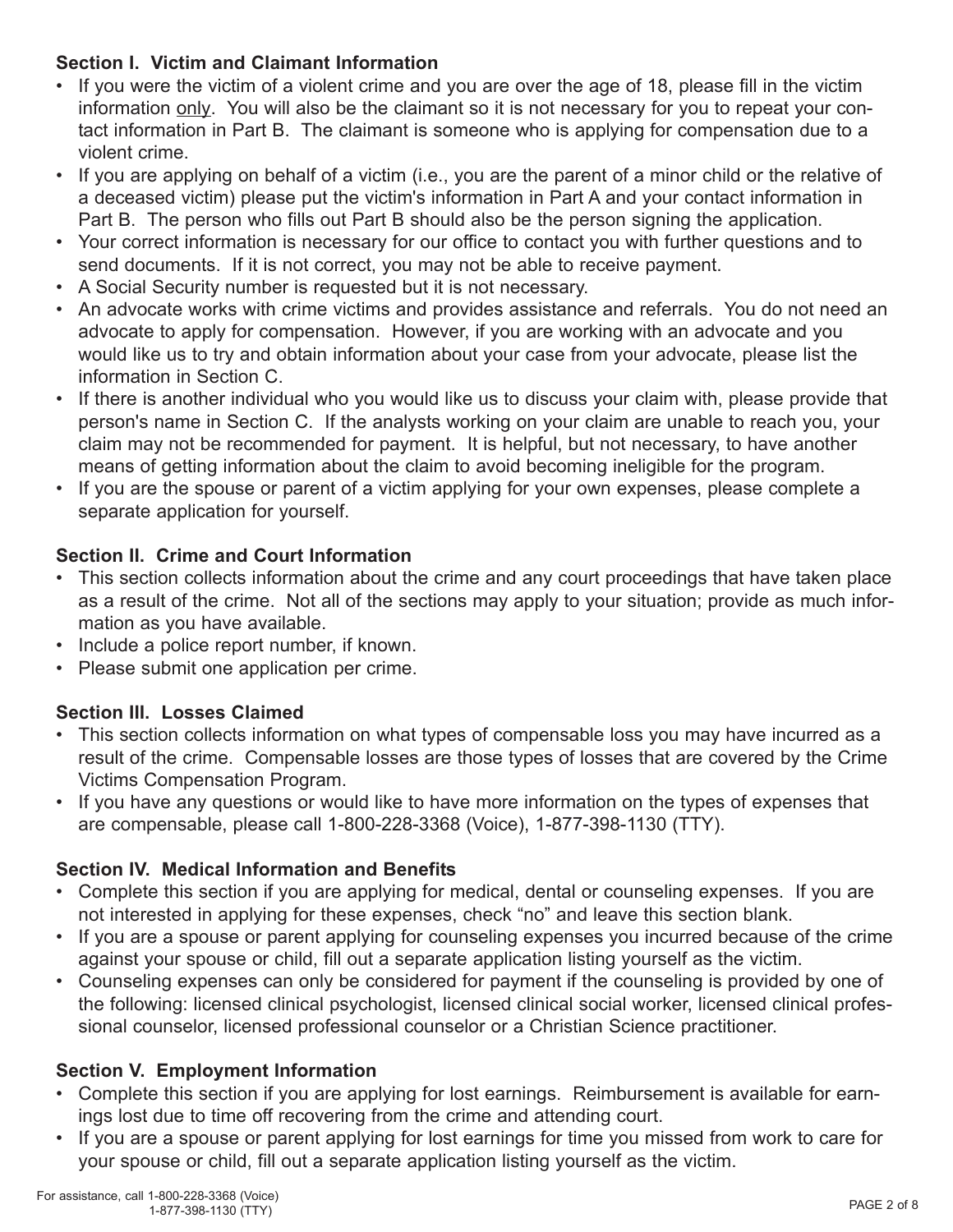## **Section VI. Funeral/Burial Information & Death Benefits**

- Fill out this section if you are applying on behalf of a deceased victim.
- Loss of support is provided when a crime victim was working prior to the crime, but due to his or her death is no longer able to provide monetary support or meet a legal obligation to provide monetary support.
- We require information on all of the dependents of the victim before any recommendations can be made. Include the name(s) and phone number(s) of any dependents.

## **Section VII. Certification and Authorization**

- The Acknowledgement of Subrogation indicates that you have read the section, understand and agree to subrogate your rights to recovery should you get restitution from the criminal case or money from a civil lawsuit. This means that if you, or any vendors on your behalf, receive money from the Crime Victims Compensation Program, you agree that if you recover money from any other source, such as from the offender or a civil suit, that you will repay the money you received from the Crime Victims Compensation Program.
- The Release of Information authorizes the Office of the Illinois Attorney General to request medical, financial and other necessary information to process your claim. The Office of the Illinois Attorney General will request only what is necessary to investigate the claim.
- Read the Certification of Application, which certifies that the information you have given in the application is true and accurate, under penalties of perjury. Make sure that you have provided the most complete and accurate available information before you sign.
- The application requests information about an attorney. However, you do not need an attorney to apply for this program.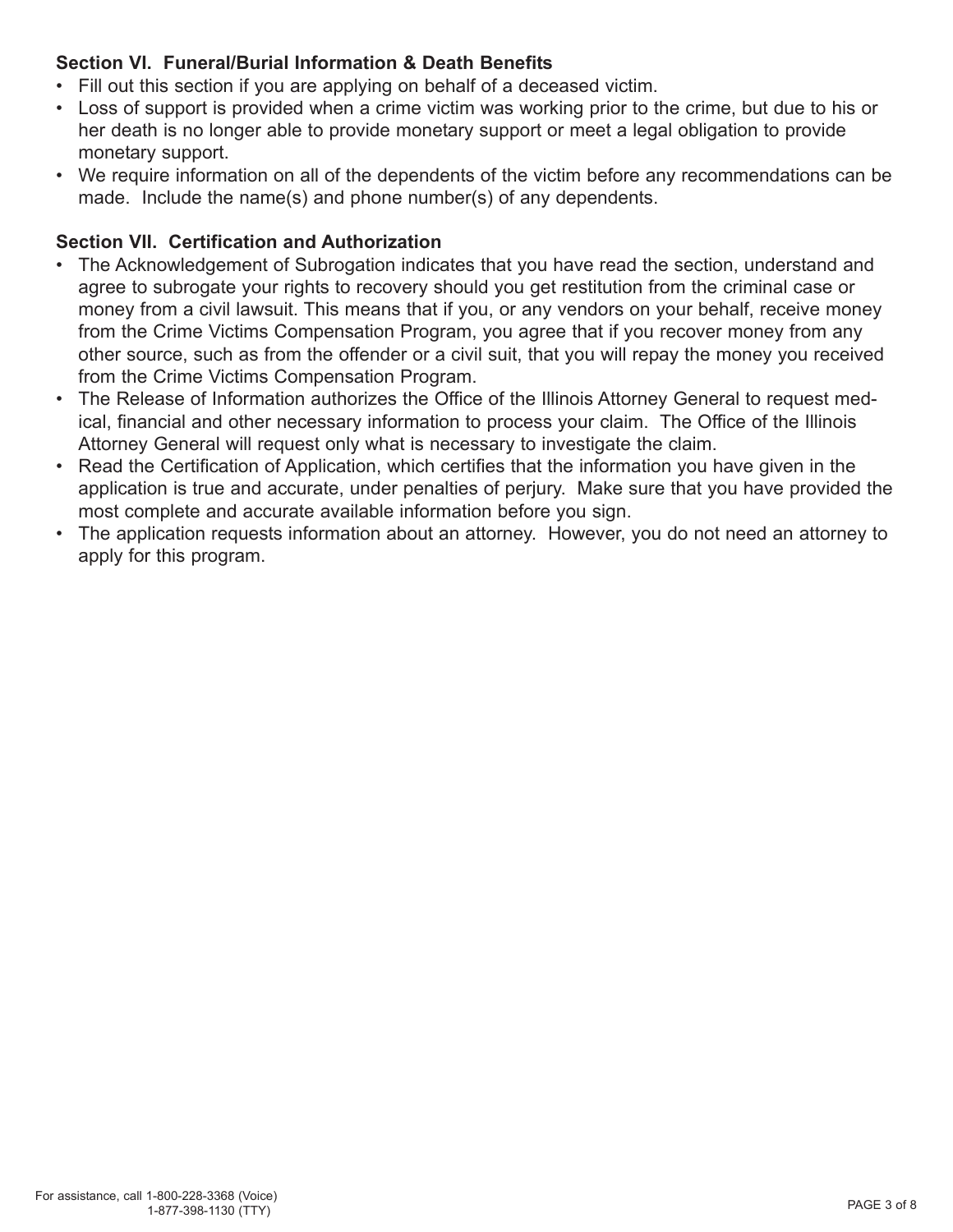# **CRIME VICTIMS COMPENSATION APPLICATION**

STATE OF ILLINOIS COURT OF CLAIMS



STATE OF ILLINOIS ATTORNEY GENERAL

|                                                                                                                                                                                                                                                                                                                                                                                                                                                                                                                                                                                                                | <b>COMPLETE ALL SECTIONS TO THE BEST OF YOUR ABILITY.</b> |                                              |
|----------------------------------------------------------------------------------------------------------------------------------------------------------------------------------------------------------------------------------------------------------------------------------------------------------------------------------------------------------------------------------------------------------------------------------------------------------------------------------------------------------------------------------------------------------------------------------------------------------------|-----------------------------------------------------------|----------------------------------------------|
| SEE INSTRUCTIONS FOR INFORMATION ON FILLING OUT THE APPLICATION.<br>If you need help, call the Attorney General's Office at 1-800-228-3368 (Voice), 1-877-398-1130 (TTY).                                                                                                                                                                                                                                                                                                                                                                                                                                      |                                                           |                                              |
| <b>SECTION I. VICTIM &amp; CLAIMANT INFORMATION</b>                                                                                                                                                                                                                                                                                                                                                                                                                                                                                                                                                            |                                                           | Office Use Only                              |
| <b>A. VICTIM INFORMATION</b><br>Victim's Name: ________________                                                                                                                                                                                                                                                                                                                                                                                                                                                                                                                                                |                                                           |                                              |
| $\overline{Last}$<br>Date of Birth: _____ /_____ /_______ Male □ Female □                                                                                                                                                                                                                                                                                                                                                                                                                                                                                                                                      | First                                                     |                                              |
|                                                                                                                                                                                                                                                                                                                                                                                                                                                                                                                                                                                                                |                                                           |                                              |
|                                                                                                                                                                                                                                                                                                                                                                                                                                                                                                                                                                                                                |                                                           |                                              |
|                                                                                                                                                                                                                                                                                                                                                                                                                                                                                                                                                                                                                |                                                           |                                              |
|                                                                                                                                                                                                                                                                                                                                                                                                                                                                                                                                                                                                                |                                                           |                                              |
|                                                                                                                                                                                                                                                                                                                                                                                                                                                                                                                                                                                                                |                                                           |                                              |
| Social Security No.: ______ - _____ - _______ -                                                                                                                                                                                                                                                                                                                                                                                                                                                                                                                                                                |                                                           |                                              |
| The following information is used for statistical purposes only according to federal regulations. Providing this<br>information is voluntary and will not affect your application. Victim's Ethnic Group: $\Box$ Black (not Hispanic)<br>$\Box$ American Indian or Alaskan Native $\Box$ White (not Hispanic) $\Box$ Hispanic (any Spanish culture) $\Box$ Asian or<br>Pacific Islander (including Indian subcontinent) □ Other. Country of Birth ________________________<br>Do you have a disability? $\Box$ Yes $\Box$ No, If yes, nature of disability $\Box$ physical $\Box$ mental $\Box$ developmental. |                                                           |                                              |
| How did you learn about Crime Victims Compensation?                                                                                                                                                                                                                                                                                                                                                                                                                                                                                                                                                            |                                                           |                                              |
| <b>B. CLAIMANT INFORMATION</b><br>Complete only if you are parent/legal guardian of a victim under the age of 18 or survivor of a deceased victim. Male $\Box$<br>Claimant's Name: Last<br><b>Example 18</b>                                                                                                                                                                                                                                                                                                                                                                                                   | <u> 1999 - Johann Barnett, f</u>                          | Date of Birth: $\frac{1}{1}$ / Female $\Box$ |
|                                                                                                                                                                                                                                                                                                                                                                                                                                                                                                                                                                                                                |                                                           |                                              |
| Zip Code:<br>State:                                                                                                                                                                                                                                                                                                                                                                                                                                                                                                                                                                                            | E-mail Address:                                           |                                              |
|                                                                                                                                                                                                                                                                                                                                                                                                                                                                                                                                                                                                                |                                                           |                                              |
|                                                                                                                                                                                                                                                                                                                                                                                                                                                                                                                                                                                                                |                                                           |                                              |
| Marital Status: Single □ Married □ Divorced □ Widow(er) □ Civil Union Partner □                                                                                                                                                                                                                                                                                                                                                                                                                                                                                                                                |                                                           |                                              |
|                                                                                                                                                                                                                                                                                                                                                                                                                                                                                                                                                                                                                |                                                           |                                              |
| <b>C. CONTACT INFORMATION</b>                                                                                                                                                                                                                                                                                                                                                                                                                                                                                                                                                                                  |                                                           |                                              |
| Is English your preferred language? Yes $\square$ No $\square$<br>$\bullet$                                                                                                                                                                                                                                                                                                                                                                                                                                                                                                                                    |                                                           |                                              |
|                                                                                                                                                                                                                                                                                                                                                                                                                                                                                                                                                                                                                |                                                           |                                              |
| Are you working with an advocate? Yes $\Box$ No $\Box$ If yes, please provide the following:                                                                                                                                                                                                                                                                                                                                                                                                                                                                                                                   |                                                           |                                              |
|                                                                                                                                                                                                                                                                                                                                                                                                                                                                                                                                                                                                                |                                                           |                                              |
| Is there another person you would prefer us to contact to discuss your claim? Yes $\Box$ No $\Box$                                                                                                                                                                                                                                                                                                                                                                                                                                                                                                             |                                                           |                                              |
|                                                                                                                                                                                                                                                                                                                                                                                                                                                                                                                                                                                                                |                                                           |                                              |
|                                                                                                                                                                                                                                                                                                                                                                                                                                                                                                                                                                                                                |                                                           |                                              |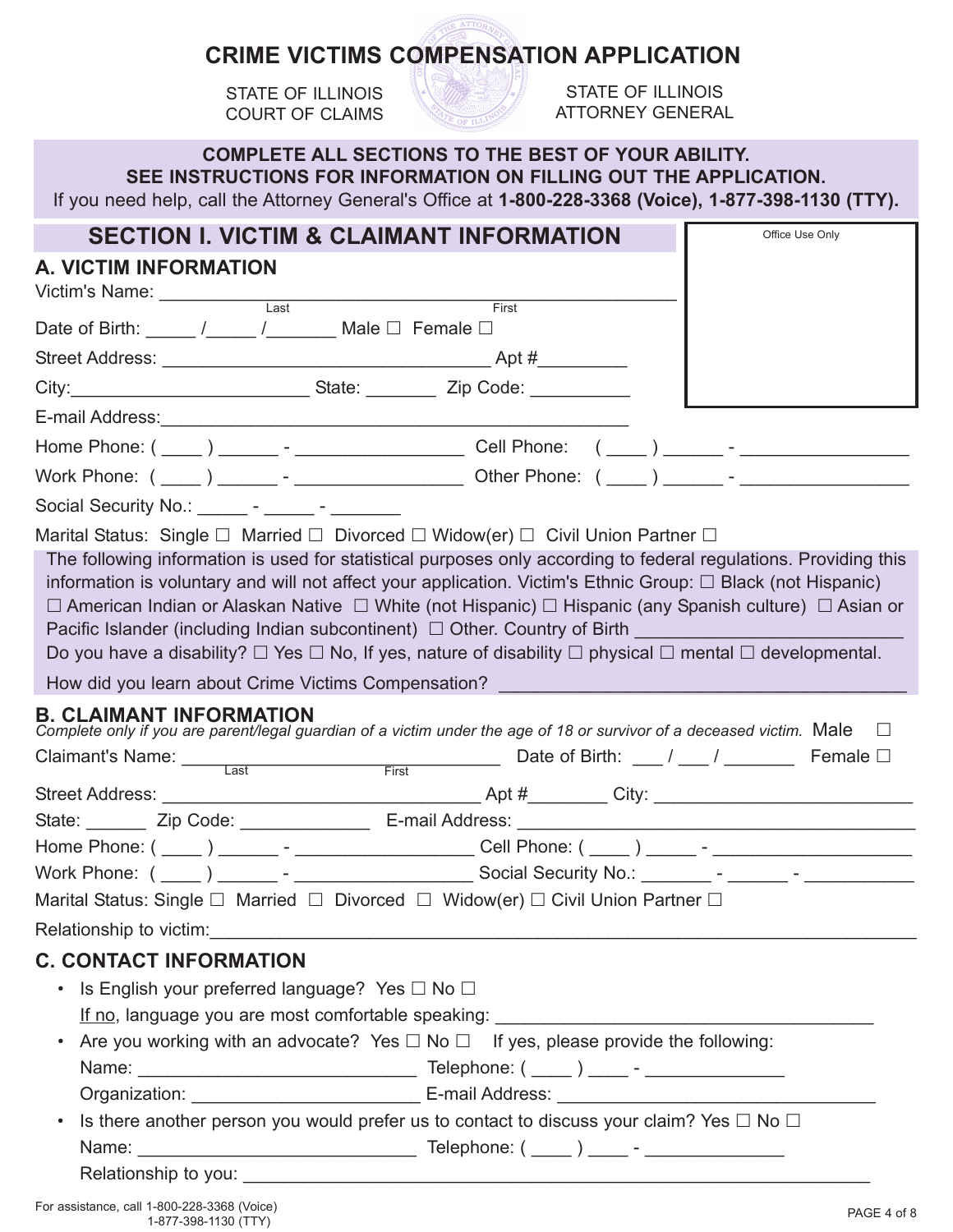# **SECTION II. CRIME AND COURT INFORMATION**

# **A. CRIME INFORMATION**

| Date of Crime: $\frac{1}{\sqrt{2}}$ / $\frac{1}{\sqrt{2}}$ Date Crime Reported: $\frac{1}{\sqrt{2}}$ / $\frac{1}{\sqrt{2}}$                                                                                                                                                          |  |             |
|--------------------------------------------------------------------------------------------------------------------------------------------------------------------------------------------------------------------------------------------------------------------------------------|--|-------------|
| Street Address where crime occurred: _____________________________City:__________ County:__________                                                                                                                                                                                  |  |             |
|                                                                                                                                                                                                                                                                                      |  |             |
| Briefly Describe crime: <u>Commission Commission Commission Commission Commission Commission Commission</u>                                                                                                                                                                          |  |             |
| Briefly Describe injuries:                                                                                                                                                                                                                                                           |  |             |
| • Do you know the identity of the offender(s)? Yes $\Box$ No $\Box$                                                                                                                                                                                                                  |  |             |
| If yes, offender(s) name(s): $\frac{1}{2}$ and $\frac{1}{2}$ and $\frac{1}{2}$ and $\frac{1}{2}$ and $\frac{1}{2}$ and $\frac{1}{2}$ and $\frac{1}{2}$ and $\frac{1}{2}$ and $\frac{1}{2}$ and $\frac{1}{2}$ and $\frac{1}{2}$ and $\frac{1}{2}$ and $\frac{1}{2}$ and $\frac{1}{2}$ |  |             |
|                                                                                                                                                                                                                                                                                      |  |             |
| • Was the offender(s) arrested? Yes $\Box$ No $\Box$ Unknown $\Box$                                                                                                                                                                                                                  |  |             |
| • Was a sexual assault evidence collection kit performed at a hospital? Yes $\Box$ No $\Box$                                                                                                                                                                                         |  |             |
| • Was the victim on probation or parole for a felony at the time of the crime? Yes $\Box$ No $\Box$                                                                                                                                                                                  |  |             |
|                                                                                                                                                                                                                                                                                      |  |             |
| B. CRIMINAL COURT INFORMATION (If known, please complete)                                                                                                                                                                                                                            |  |             |
| • Has an offender been charged in court? Yes $\Box$ No $\Box$ Unknown $\Box$                                                                                                                                                                                                         |  |             |
| If yes, what is the charge?_______________________________Criminal Case # _______________County: ________                                                                                                                                                                            |  |             |
|                                                                                                                                                                                                                                                                                      |  |             |
| • Have you attended court for this case? Yes $\Box$ No $\Box$                                                                                                                                                                                                                        |  |             |
| • Were you required to testify for this case? Yes $\Box$ No $\Box$ If yes, on what date? $\underline{\hspace{1cm}}$ / $\underline{\hspace{1cm}}$ / $\underline{\hspace{1cm}}$                                                                                                        |  |             |
|                                                                                                                                                                                                                                                                                      |  |             |
| • Has restitution been ordered against an offender?: Yes $\Box$ No $\Box$ If yes, how much? \$                                                                                                                                                                                       |  |             |
|                                                                                                                                                                                                                                                                                      |  |             |
| <b>C. ORDER OF PROTECTION INFORMATION</b>                                                                                                                                                                                                                                            |  |             |
|                                                                                                                                                                                                                                                                                      |  |             |
| • Did you obtain a Plenary Order of Protection or Civil No-Contact Order? Yes $\Box$ No $\Box$                                                                                                                                                                                       |  |             |
| If yes, please attach a copy of the order and enter the number: OOP# __________ CNCO# _____                                                                                                                                                                                          |  |             |
|                                                                                                                                                                                                                                                                                      |  |             |
| <b>D. CIVIL CASE INFORMATION</b>                                                                                                                                                                                                                                                     |  |             |
| • Has a civil lawsuit been filed against anyone in relation to this incident? Yes $\Box$ No $\Box$                                                                                                                                                                                   |  |             |
|                                                                                                                                                                                                                                                                                      |  |             |
|                                                                                                                                                                                                                                                                                      |  |             |
| Telephone: ( _____ ) ________ - _____________ E-mail Address: ___________                                                                                                                                                                                                            |  |             |
| <b>SECTION III. LOSSES CLAIMED</b>                                                                                                                                                                                                                                                   |  |             |
| Did the victim experience a financial loss of tuition because of the crime? 2000 manus and Yes $\Box$ No $\Box$                                                                                                                                                                      |  |             |
| Was it necessary to purchase a wheelchair or other equipment to make the                                                                                                                                                                                                             |  |             |
|                                                                                                                                                                                                                                                                                      |  |             |
| Have you had to replace (or purchase) eyeglasses, hearing aids or prosthetic                                                                                                                                                                                                         |  |             |
| devices because of the crime?<br>$\mathsf{Yes} \ \Box \ \ \mathsf{No} \ \Box$                                                                                                                                                                                                        |  |             |
|                                                                                                                                                                                                                                                                                      |  |             |
|                                                                                                                                                                                                                                                                                      |  |             |
|                                                                                                                                                                                                                                                                                      |  |             |
|                                                                                                                                                                                                                                                                                      |  |             |
| Did the police take clothing or bedding as evidence that you had to replace?<br>Was it necessary to replace locks and/or windows because of the crime?                                                                                                                               |  |             |
| Was it necessary to hire other people to perform tasks that the victim is now                                                                                                                                                                                                        |  |             |
| For assistance, call 1-800-228-3368 (Voice)                                                                                                                                                                                                                                          |  | PAGE 5 of 8 |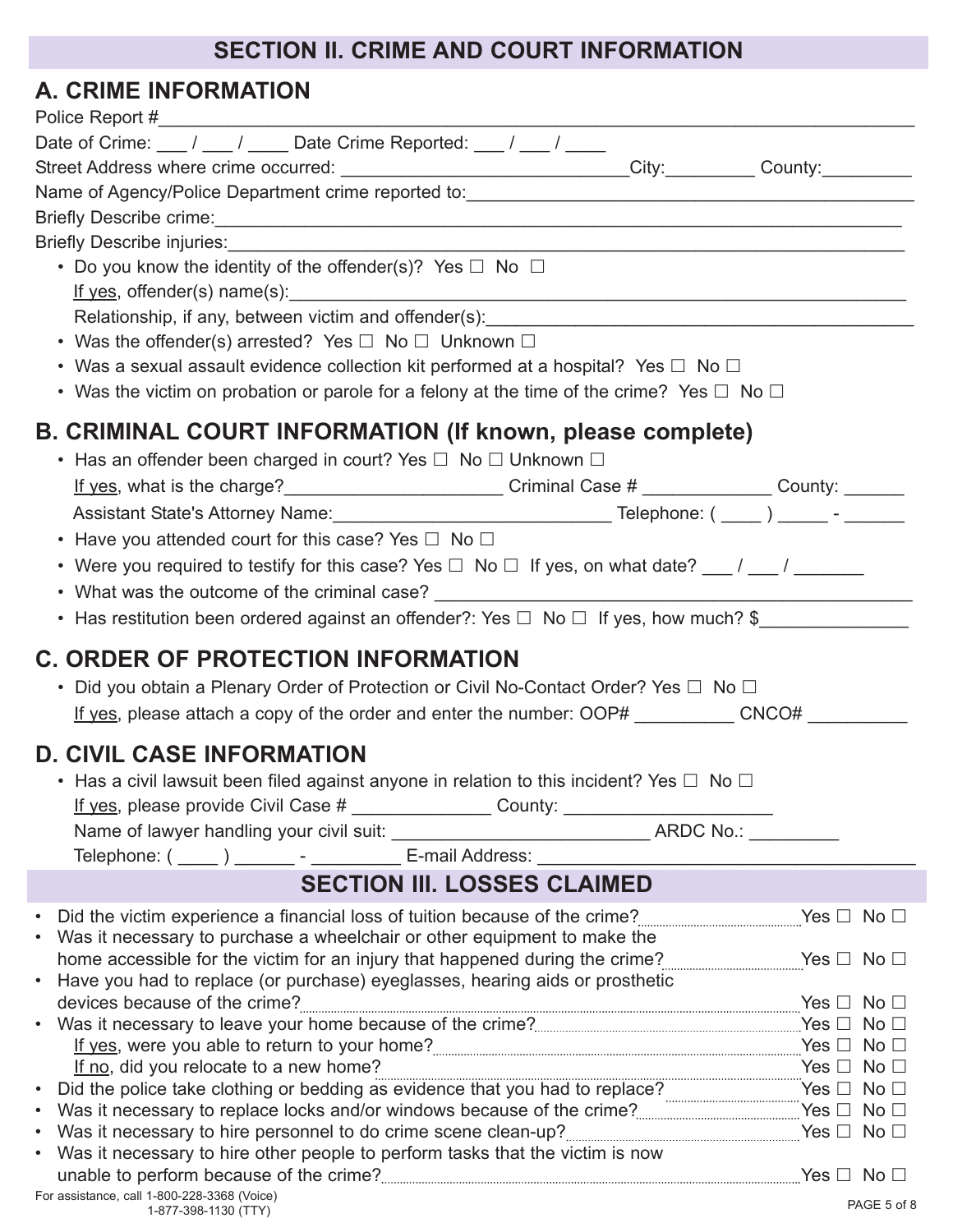# **SECTION IV. MEDICAL INFORMATION & BENEFITS**

- Does the victim have medical or dental costs because of the crime? Yes  $\Box$  No  $\Box$
- Does the victim have counseling costs because of the crime? Yes  $\Box$  No  $\Box$
- Do you expect more medical, dental or counseling costs because of the crime? Yes  $\Box$  No  $\Box$

List the names and phone numbers of all doctors, hospitals, counselors or other medical service providers who treated the victim for injuries because of the crime. Please attach copies of any bills that you currently have. If you receive bills at a later date, please send them at that time.

| <b>Medical Provider</b> | <b>City</b> | Provider Phone No. Date(s) of Services Amount of Bill |  |
|-------------------------|-------------|-------------------------------------------------------|--|
|                         |             |                                                       |  |
|                         |             |                                                       |  |
|                         |             |                                                       |  |
|                         |             |                                                       |  |
|                         |             |                                                       |  |

• Do you have any type of medical insurance coverage? Yes  $\Box$  No  $\Box$ If yes, please check each type of coverage that is available to cover the above charges. Note: Compensation is available only after all other medical benefits have been exhausted.

- $\Box$  Medical Card (Public Aid or AFDC) Card Number:
- 
- □ Private, Group, Employer or Union Health Insurance Provider's Name:
- 
- 
- □ Medicare or Medical Assistance and Assistance Provider's Name: \_\_\_\_\_\_\_\_\_\_\_\_\_\_\_ □ Workers Compensation example and the Provider's Name: \_\_\_\_\_\_\_\_\_\_\_\_\_\_\_\_\_\_\_\_\_\_\_  $\square$  Veteran's Administration, Champus Provider's Name:  $\square$  $\square$  SSI or SSDI  $\square$  Provider's Name:
- 
- $\Box$  Proceeds of Personal Injury or Other Litigation Case Number:

 $\Box$  Hospital uninsured discount or other financial assistance program

## **SECTION V. EMPLOYMENT INFORMATION**

| If yes, please answer the following questions and fill in the chart below. |  |
|----------------------------------------------------------------------------|--|
|                                                                            |  |
| o Did you receive disability benefits or sick pay for time missed          |  |
|                                                                            |  |
|                                                                            |  |
| If yes, date you returned to work: $\frac{1}{2}$ /                         |  |

Please list all employment during the six (6) months before the crime:

| <b>Name of Employer</b> | <b>Employer's Address</b> | <b>Employer's Phone No.</b> | <b>Victim's Net Monthly</b><br><b>Wages (Take Home Pay)</b> |
|-------------------------|---------------------------|-----------------------------|-------------------------------------------------------------|
|                         |                           |                             |                                                             |
|                         |                           |                             |                                                             |
|                         |                           |                             |                                                             |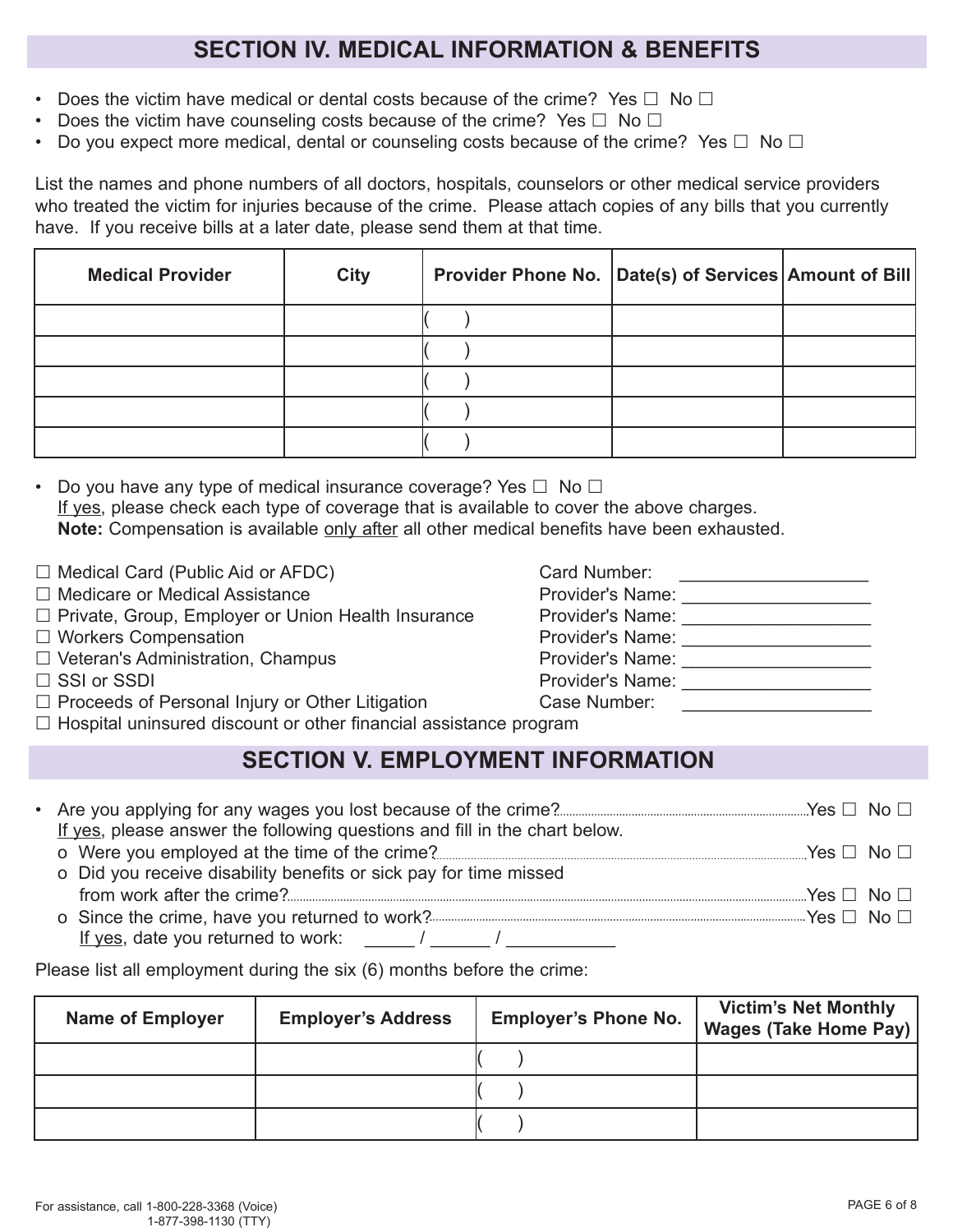## **SECTION VI. FUNERAL/BURIAL INFORMATION & DEATH BENEFITS**

### **A. FUNERAL AND BURIAL**

- Are you requesting funeral and/or burial costs? Yes  $\Box$  No  $\Box$ If yes, in what amount?  $\frac{1}{2}$
- Have these costs already been paid? Yes  $\Box$  No  $\Box$ If yes, in what amount? \$\_\_\_\_\_\_\_\_\_\_\_\_\_\_\_\_\_\_\_\_\_\_\_\_\_\_\_

| Name of Person(s)<br><b>Who Paid</b> | Phone No. of Person<br><b>Who Paid</b> | <b>Relationship Between Victim</b><br>and Person Who Paid | <b>Amount Paid</b> |
|--------------------------------------|----------------------------------------|-----------------------------------------------------------|--------------------|
|                                      |                                        |                                                           |                    |
|                                      |                                        |                                                           |                    |
|                                      |                                        |                                                           |                    |

| • Name of Funeral Home: | Telephone: ( |  |
|-------------------------|--------------|--|
| • Funeral Home City:    |              |  |

| • Name of<br>Cemetary:<br>lelephone: |
|--------------------------------------|
|--------------------------------------|

#### **B. INSURANCE**

• Did the victim have a life insurance policy? Yes  $\Box$  No  $\Box$ If yes, provide details about the life insurance coverage:

| <b>Name of Insurance</b><br>Company | <b>Name of Beneficiary</b> | <b>Beneficiary's Phone No.</b> | <b>Amount Paid</b> |
|-------------------------------------|----------------------------|--------------------------------|--------------------|
|                                     |                            |                                |                    |
|                                     |                            |                                |                    |

#### **C. LOSS OF SUPPORT TO DEPENDENTS**

- Was the victim employed during the six (6) months before the crime? Yes  $\Box$  No  $\Box$
- If yes, are you claiming loss of support? Yes  $\Box$  No  $\Box$ If yes, fill out the rest of this section.
- At the time of death, did the deceased victim contribute financial support to:
	- $\overline{O}$  A spouse? Yes  $\Box$  No  $\Box$  Amount per month?  $\overline{\$}$
	- o Any dependents? Yes  $\Box$  No  $\Box$  Amount per month?  $\frac{1}{2}$

Please list all minor (18 years or under) dependents and any other dependents of the victim:

| <b>Name of Dependent</b> | <b>Relationship to Victim</b> | Date of Birth | <b>Name/Phone Number of</b><br><b>Legal Guardian</b> |
|--------------------------|-------------------------------|---------------|------------------------------------------------------|
|                          |                               |               |                                                      |
|                          |                               |               |                                                      |
|                          |                               |               |                                                      |